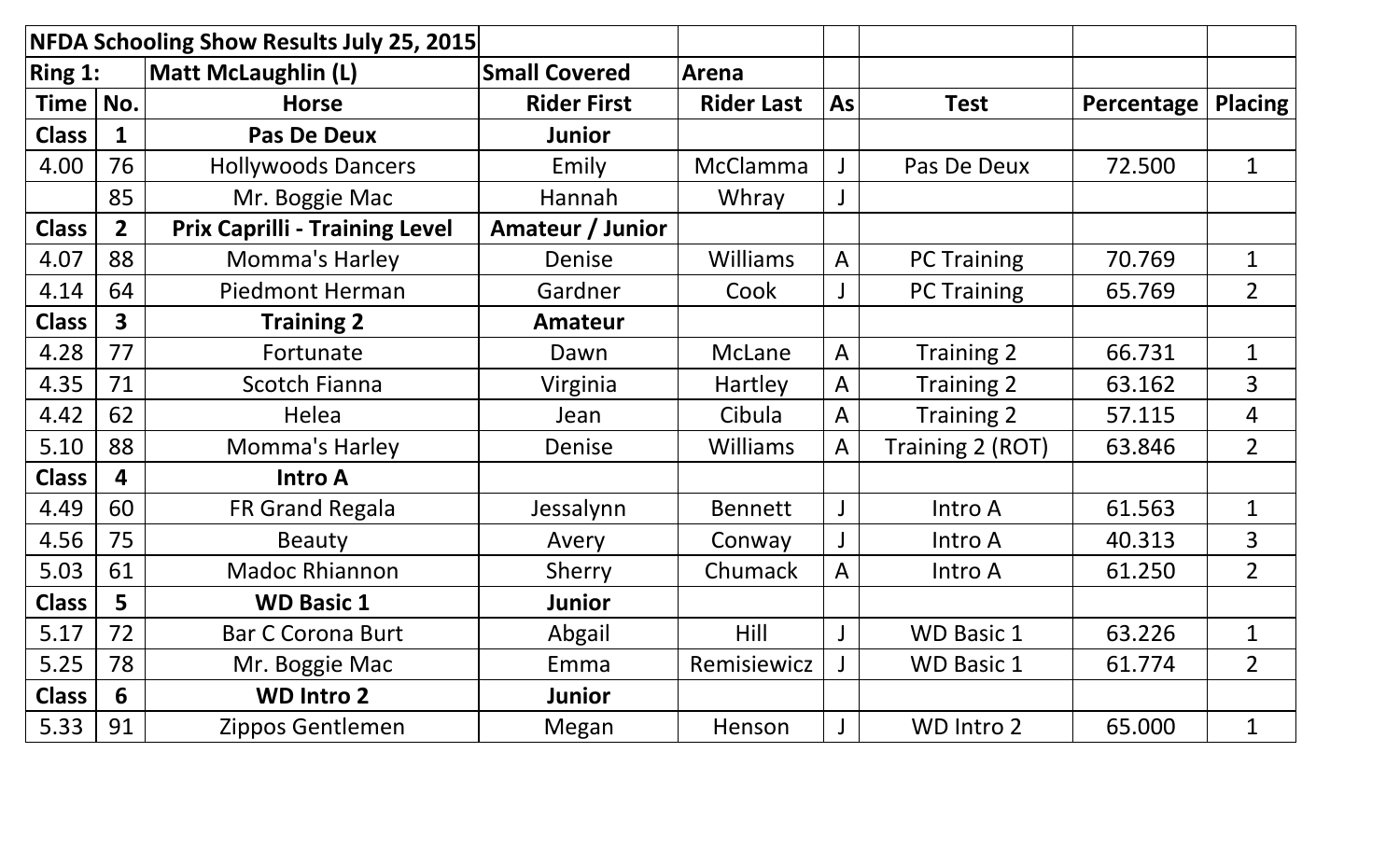| <b>Class</b> | $\overline{\mathbf{z}}$ | <b>WD Basic 2</b>            | <b>Junior</b>  |                 |                |                   |        |                |
|--------------|-------------------------|------------------------------|----------------|-----------------|----------------|-------------------|--------|----------------|
| 5.41         | 89                      | <b>KK Magic Pudden</b>       | Hannah         | <b>Williams</b> | $\mathsf J$    | <b>WD Basic 2</b> | 64.167 | $\mathbf 1$    |
| <b>Class</b> | 8                       | <b>WD Level 1-1</b>          | Open           |                 |                |                   |        |                |
| 5.49         | 74                      | <b>Lil Ruff Pistol</b>       | Carole         | Jackson         | $\overline{O}$ | WD Level 1-1      | 62.784 | $\mathbf 1$    |
| <b>Class</b> | 9                       | WD Level 1-4 Q               | <b>Amateur</b> |                 |                |                   |        |                |
| 5.57         | 84                      | Party at the Ritz            | <b>Barbara</b> | Aponte          | $\mathsf{A}$   | WD Level 1-4 Q    | 67.333 | $\mathbf 1$    |
| <b>Class</b> | 10                      | <b>WD Level 2-2</b>          | <b>Junior</b>  |                 |                |                   |        |                |
| 6.05         | 86                      | Aptobe Rowdyote              | Hannah         | Whray           | $\mathsf{J}$   | WD Level 2-2      | 59.186 | $\mathbf 1$    |
| <b>Class</b> | 11                      | First 1                      | <b>Amateur</b> |                 |                |                   |        |                |
| 6.26         | 65                      | <b>Artful Dodger</b>         | Maria          | Croft           | $\mathsf{A}$   | First 1           | 62.037 | $\mathbf 1$    |
| <b>Class</b> | 12                      | First 2                      | <b>Amateur</b> |                 |                |                   |        |                |
| 6.33         | 87                      | Azizi                        | <b>Becky</b>   | <b>Harris</b>   | $\mathsf{A}$   | First 2           | 67.188 | $\mathbf 1$    |
| <b>Class</b> | 13                      | Intro C                      | <b>Amateur</b> |                 |                |                   |        |                |
| 6.40         | 79                      | <b>Bailey's Irish Cream</b>  | <b>Tammy</b>   | Slater          | $\mathsf{A}$   | Intro C           | 65.750 | $\mathbf 1$    |
| <b>Class</b> | 14                      | <b>Training 1</b>            | Amateur/Open   |                 |                |                   |        |                |
| 6.47         | 69                      | John Chevalier               | Amber          | Hagin           | $\overline{O}$ | Training 1        | 69.130 | $\mathbf 1$    |
| 6.54         | 71                      | <b>Scotch Fianna</b>         | Virginia       | <b>Hartley</b>  | $\mathsf{A}$   | Training 1        | 63.478 | 3              |
| 7.01         | 67                      | Dragon's Lair Cerveza Dinero | Jackie         | Finlynson       | $\overline{O}$ | Training 1        | 67.174 | 2 <sup>1</sup> |
| <b>Class</b> | 15                      | <b>Training 3</b>            | Amateur/Junior |                 |                |                   |        |                |
| 7.08         | 62                      | Helea                        | Jean           | Cibula          | $\mathsf{A}$   | Training 3        | 54.545 | 5              |
| 7.15         | 77                      | Fortunate                    | Dawn           | McLane          | $\mathsf{A}$   | Training 3 Q      | 65.909 | 1              |
| 7.22         | 88                      | Momma's Harley               | Denise         | <b>Williams</b> | $\mathsf{A}$   | Training 3 Q      | 64.091 | $\overline{2}$ |
| 7.29         | 65                      | <b>Artful Dodger</b>         | Maria          | Croft           | $\mathsf{A}$   | Training 3 Q      | 57.955 | 4              |
| 7.36         | 80                      | <b>PPCL Annabelle</b>        | Lila           | Stewart         |                | Training 3        | 61.818 | 3              |
| Class        | <b>16</b>               | <b>Training 3</b>            | Open           |                 |                |                   |        |                |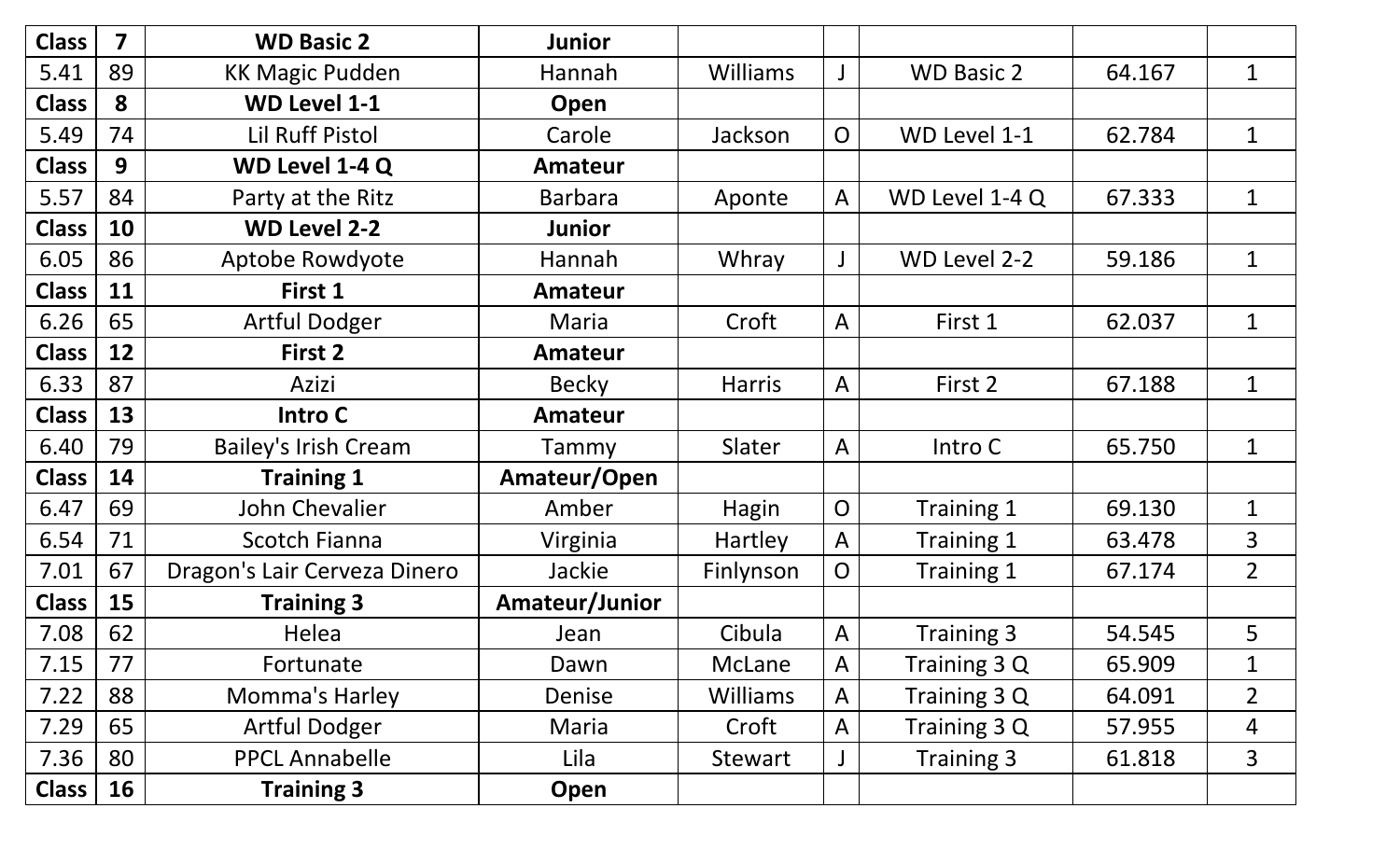| 7.43         | 63 | Emma Lu Who               | <b>Molly</b>   | Cobb            | $\overline{O}$ | <b>Training 3</b> | scr    | scr            |
|--------------|----|---------------------------|----------------|-----------------|----------------|-------------------|--------|----------------|
| 7.50         | 69 | John Chevalier            | Amber          | Hagin           | $\overline{O}$ | Training 3        | 60.455 | $\mathbf 1$    |
| <b>Class</b> | 17 | <b>MFS First Q</b>        | <b>Amateur</b> |                 |                |                   |        |                |
| 7.57         | 68 | <b>SS Seraphina</b>       | <b>Heather</b> | Fultz           | $\mathsf{A}$   | MFS First Q       | 71.467 | $\mathbf{1}$   |
| <b>Class</b> | 18 | MFS Level 1 WD Q          | <b>Junior</b>  |                 |                |                   |        |                |
| 8.06         | 76 | <b>Hollywoods Dancers</b> | Emily          | McClamma        |                | MFS Level 1 WD Q  | 65.325 | $\mathbf 1$    |
| <b>Class</b> | 19 | <b>WD Level 1-2</b>       | Open           |                 |                |                   |        |                |
| 8.29         | 74 | <b>Lil Ruff Pistol</b>    | Carole         | Jackson         | $\overline{O}$ | WD Level 1-2      | 62.703 | $\overline{2}$ |
| 8.37         | 90 | Huntin' For O'Henry       | Wendy          | <b>Jeffries</b> | $\overline{O}$ | WD Level 1-2      | 65.946 | $\mathbf 1$    |
| <b>Class</b> | 20 | <b>WD Level 2-1</b>       | <b>Amateur</b> |                 |                |                   |        |                |
| 8.45         | 84 | Party at the Ritz         | <b>Barbara</b> | Aponte          | $\mathsf{A}$   | WD Level 2-1      | 69.100 | $\mathbf{1}$   |
| <b>Class</b> | 21 | First 3                   | Amateur / Open |                 |                |                   |        |                |
| 8.53         | 69 | John Chevalier            | Amber          | Hagin           | $\overline{O}$ | First 3           | 63.235 | $\overline{2}$ |
| 9.00         | 87 | Azizi                     | <b>Becky</b>   | <b>Harris</b>   | $\mathsf{A}$   | First 3 Q         | 67.794 | $\mathbf{1}$   |
| <b>Class</b> | 22 | <b>Second 1</b>           | <b>Amateur</b> |                 |                |                   |        |                |
| 9.07         | 68 | SS Seraphina              | <b>Heather</b> | Fultz           | $\mathsf{A}$   | Second 1          | 64.697 | $\mathbf 1$    |
| <b>Class</b> | 23 | Third 1                   | <b>Amateur</b> |                 |                |                   |        |                |
| 9.14         | 66 | Dragon's Lair Banner      | Celia          | Evans           | $\mathsf{A}$   | Third 1           | 56.212 | $\mathbf 1$    |
| <b>Class</b> | 24 | Fourth 1                  | Open           |                 |                |                   |        |                |
| 9.21         | 81 | South Boston              | Annie          | Stockdale       | $\overline{O}$ | Fourth 1          | scr    | scr            |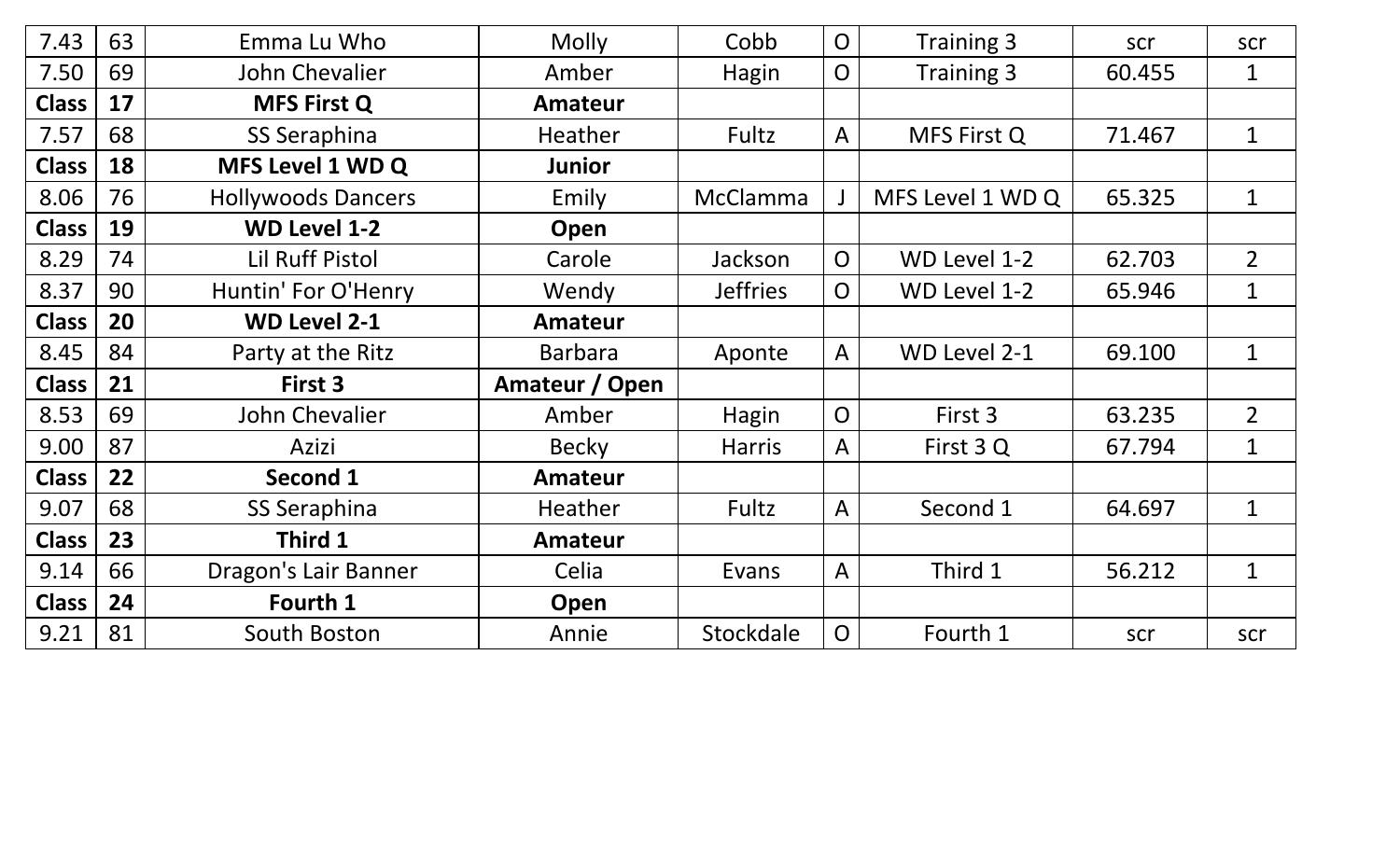| <b>Class</b> | 25 | Intro B                     | Amateur / Junior |                   |              |                     |        |                |
|--------------|----|-----------------------------|------------------|-------------------|--------------|---------------------|--------|----------------|
| 9.28         | 61 | <b>Madoc Rhiannon</b>       | Sherry           | Chumack           | $\mathsf{A}$ | Intro B             | 64.688 | $\overline{3}$ |
| 9.35         | 79 | <b>Bailey's Irish Cream</b> | Tammy            | Slater            | A            | Intro B Q           | 66.875 | $\overline{2}$ |
| 9.42         | 60 | FR Grand Regala             | Jessalynn        | <b>Bennett</b>    |              | Intro B Q           | 67.500 | 1              |
| <b>Class</b> | 26 | <b>Walk</b>                 | <b>Junior</b>    |                   |              |                     |        |                |
| 9.49         | 75 | <b>Beauty</b>               | Avery            | Conway            |              | Walk                | elim   | elim           |
| <b>Class</b> | 27 | <b>WD Basic 4</b>           | <b>Junior</b>    |                   |              |                     |        |                |
| 9.56         | 72 | <b>Bar C Corona Burt</b>    | Abgail           | Hill              |              | <b>WD Basic 4</b>   | 63.529 | 1              |
| 10.03        | 78 | Mr. Boggie Mac              | Emma             | Remisiewicz       |              | <b>WD Basic 4</b>   | 61.765 | $2^{\circ}$    |
| 10.27        | 73 | <b>Hollywoods Dancers</b>   | Jayci            | <b>Ihlenfeldt</b> |              | <b>WD Basic 4 Q</b> | 59.118 | 3              |
| <b>Class</b> | 28 | <b>WD Intro 4</b>           | <b>Junior</b>    |                   |              |                     |        |                |
| 10.11        | 91 | Zippos Gentlemen            | Megan            | Henson            |              | WD Intro 4          | 65.690 | 1              |
| 10.19        | 70 | <b>Buff</b>                 | Taylor           | Hammann           |              | WD Intro 4          | 62.448 | $\overline{2}$ |
| <b>Class</b> | 29 | <b>WD Level 2-4</b>         | <b>Junior</b>    |                   |              |                     |        |                |
| 10.35        | 86 | Aptobe Rowdyote             | Hannah           | Whray             |              | WD Level 2-4        | 68.229 | 1              |